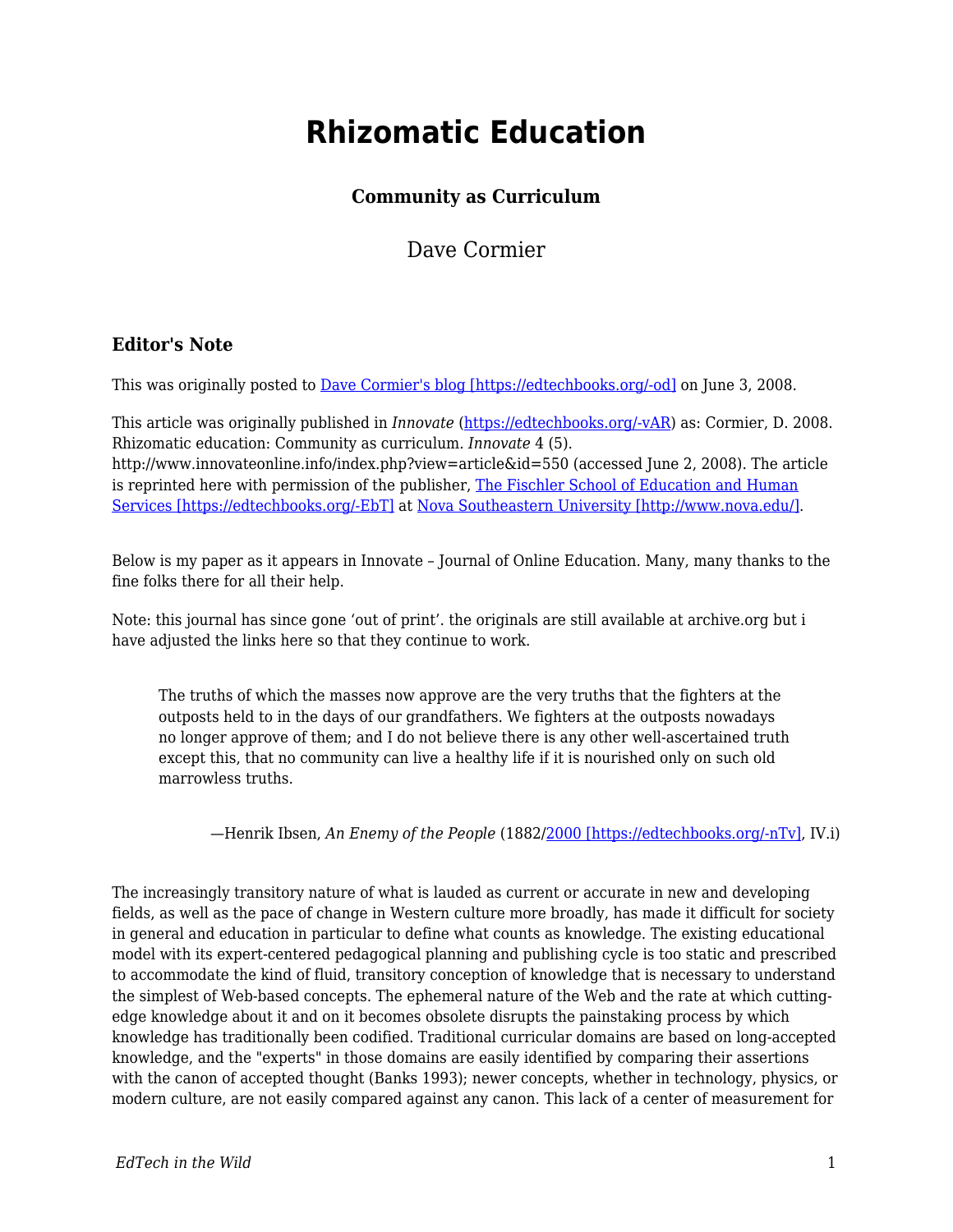what is "true" or "right" makes the identification of key pieces of knowledge in any of these fields a precarious task. In less-traditional curricular domains then, knowledge creators are not accurately epitomized as traditional, formal, verified experts; rather, knowledge in these areas is created by a broad collection of knowers sharing in the construction and ongoing evolution of a given field. Knowledge becomes a negotiation (Farrell 2001).

Knowledge as negotiation is not an entirely new concept in educational circles; [social contructivist](http://www.innovateonline.info/extra.php?id=2770) [\[https://edtechbooks.org/-efp\]](http://www.innovateonline.info/extra.php?id=2770) and [connectivist \[https://edtechbooks.org/-kgDd\]](http://www.innovateonline.info/extra.php?id=2771) pedagogies, for instance, are centered on the process of negotiation as a learning process. Neither of these theories, however, is sufficient to represent the nature of learning in the online world. There is an assumption in both theories that the learning process should happen organically but that knowledge, or what is to be learned, is still something independently verifiable with a definitive beginning and end goal determined by curriculum.

A botanical metaphor, first posited by Deleuze and Guattari in *A Thousand Plateaus* (1987), may offer a more flexible conception of knowledge for the information age: the [rhizome](http://en.wikipedia.org/wiki/Rhizome) [\[https://edtechbooks.org/-mRB\]](http://en.wikipedia.org/wiki/Rhizome). A rhizomatic plant has no center and no defined boundary; rather, it is made up of a number of semi-independent nodes, each of which is capable of growing and spreading on its own, bounded only by the limits of its habitat (Cormier [2008](http://www.webcitation.org/5XfE5yYAY) [\[https://edtechbooks.org/-pfI\]](http://www.webcitation.org/5XfE5yYAY)). In the rhizomatic view, knowledge can only be negotiated, and the contextual, collaborative learning experience shared by constructivist and connectivist pedagogies is a social as well as a personal knowledge-creation process with mutable goals and constantly negotiated premises. The rhizome metaphor, which represents a critical leap in coping with the loss of a canon against which to compare, judge, and value knowledge, may be particularly apt as a model for disciplines on the bleeding edge where the canon is fluid and knowledge is a moving target.

# **On Knowledge**

A clear definition of the word "knowledge" is difficult yet key to any search for shared understanding. Indeed, as Hinchley (1998) notes, "Like other cultural assumptions, the definition of 'knowledge' is rarely explicitly discussed because it has been so long a part of the culture that it seems a selfevident truth to many, simply another part of the way things are" (36). However, the concept of knowledge is fluid and subject to cultural and historical forces ([Exhibit 1 \[https://edtechbooks.org/](http://davecormier.com/edblog/wp-content/uploads/Knowledge-exhibit-1.pdf) [io\]\)](http://davecormier.com/edblog/wp-content/uploads/Knowledge-exhibit-1.pdf); as Horton and Freire (1990) argue, "If the act of knowing has historicity, then today's knowledge about something is not necessarily the same tomorrow. Knowledge is changed to the extent that reality also moves and changes. . . . It's not something stabilized, immobilized" (101). The word itself is thought to have multiple origins, drawing from forms of "to know," "to recognize," and the Old Icelandic *knà*, meaning "I can." The combination of these origins suggests a relationship of knowledge, power, and agency that is grounded in both the social and the political spheres. Knowledge represents "positions from which people make sense of their worlds and their place in them, and from which they construct their concepts of agency, the possible, and their own capacities to do" (Stewart [2002 \[https://edtechbooks.org/-en\]](http://www.webcitation.org/5Xed19AOc), 20).

Information is the foundation of knowledge. The information in any given field consists of facts and figures, such as may be found in the technical reference manuals of learning; in a nonrhizomatic model, individual experts translate information into knowledge through the application of checks and balances involving peer review and rigorous assessment against a preexisting body of knowledge. The peers and experts are themselves vetted through a similar sanctioning process that is the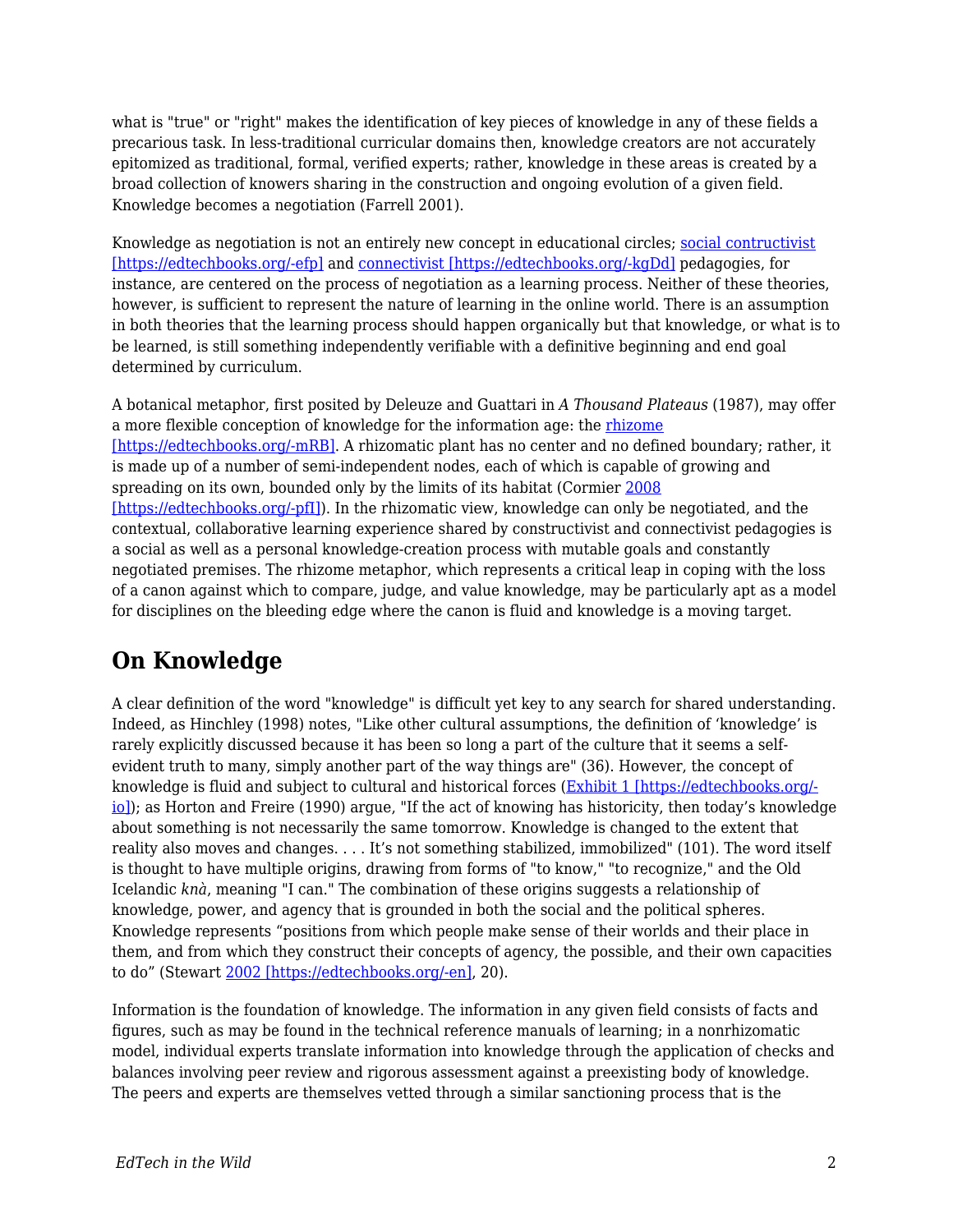purview, largely, of degree-granting institutions. This process carries the prestige of a thousand-year history, and the canon of what has traditionally been considered knowledge is grounded in this historicity as a self-referential set of comparative valuations that ensure the growth of knowledge by incremental, verified, and institutionally authorized steps. In this model, the experts are the arbiters of the canon. The expert translation of data into verified knowledge is the central process guiding traditional curriculum development.

# **Changing Knowledge**

New communication technologies and the speeds at which they allow the dissemination of information and the conversion of information to knowledge have forced us to reexamine what constitutes knowledge; moreover, it has encouraged us to take a critical look at where it can be found and how it can be validated. The explosion of freely available sources of information has helped drive rapid expansion in the accessibility of the canon and in the range of knowledge available to learners. Online access to thousands of primary documents may be provided via the Internet for less than it costs to provide far fewer examples in a traditional textbook package (Rosenzweig [2003](http://www.webcitation.org/5XeceCRlv) [\[https://edtechbooks.org/-pL\]](http://www.webcitation.org/5XeceCRlv)). In addition to this increased accessibility of primary documents, a new breed of user-generated content has emerged on collaborative Web sites and in other online venues. Web sites such as [EdTechTalk \[http://edtechtalk.com/\],](http://edtechtalk.com/) [The Webcast Academy](http://webcastacademy.net) [\[http://webcastacademy.net\]](http://webcastacademy.net), and the [Open Habitat Project \[https://edtechbooks.org/-HNW\]](http://www.openhabitat.org/welcome) collate the work of a variety of professionals to create snapshots of the knowledge of a particular field as it is seen at a given time (Cormier [2008 \[https://edtechbooks.org/-pfI\]\)](http://www.webcitation.org/5XfE5yYAY).

Thus the foundations upon which we are working are changing as well as the speed at which new information must be integrated into those foundations. The traditional method of expert translation of information to knowledge requires time: time for expertise to be brought to bear on new information, time for peer review and validation. In the current climate, however, that delay could make the knowledge itself outdated by the time it is verified (Evans and Hayes 2005; Meile 2005). In a field like educational technology, traditional research methods combined with a standard funding and publication cycle might cause a knowledge delay of several years. In the meantime, learners are left without a canonical source of accepted knowledge, forcing a reliance on new avenues for knowledge creation. For instance, a researcher exploring social software use must rely at least in part on online knowledge repositories because current information on the terminology used in these areas is simply not available in any exhaustive or definitive form in books or peer-reviewed articles (Nichol [2007](http://www.webcitation.org/5XsmiN7j1) [\[https://edtechbooks.org/-PuH\]](http://www.webcitation.org/5XsmiN7j1)). Information is coming too fast for our traditional methods of expert verification to adapt.

In fields frequently affected by the gatekeeping practices of the traditional publishing industry, professionals in fields such as the [science of spectroscopy \[https://edtechbooks.org/-Gdr\]](http://www.scienceofspectroscopy.info/) are turning to online community learning spaces or collaborative document holders such as wikis. The wiki, or any collaboratively constructed document for that matter, solves a number of issues inherent to the expert-driven model as it has the capacity to be more current than any expert-assessed content package or traditional publication can usually be. Wikis and similar tools offer a participatory medium that can allow for communal negotiation of knowledge.

Collaborative knowledge construction is also being taken up in fields that are more traditionally coded as learning environments. In particular, social learning practices are allowing for a more discursive rhizomatic approach to knowledge discovery. Social learning is the practice of working in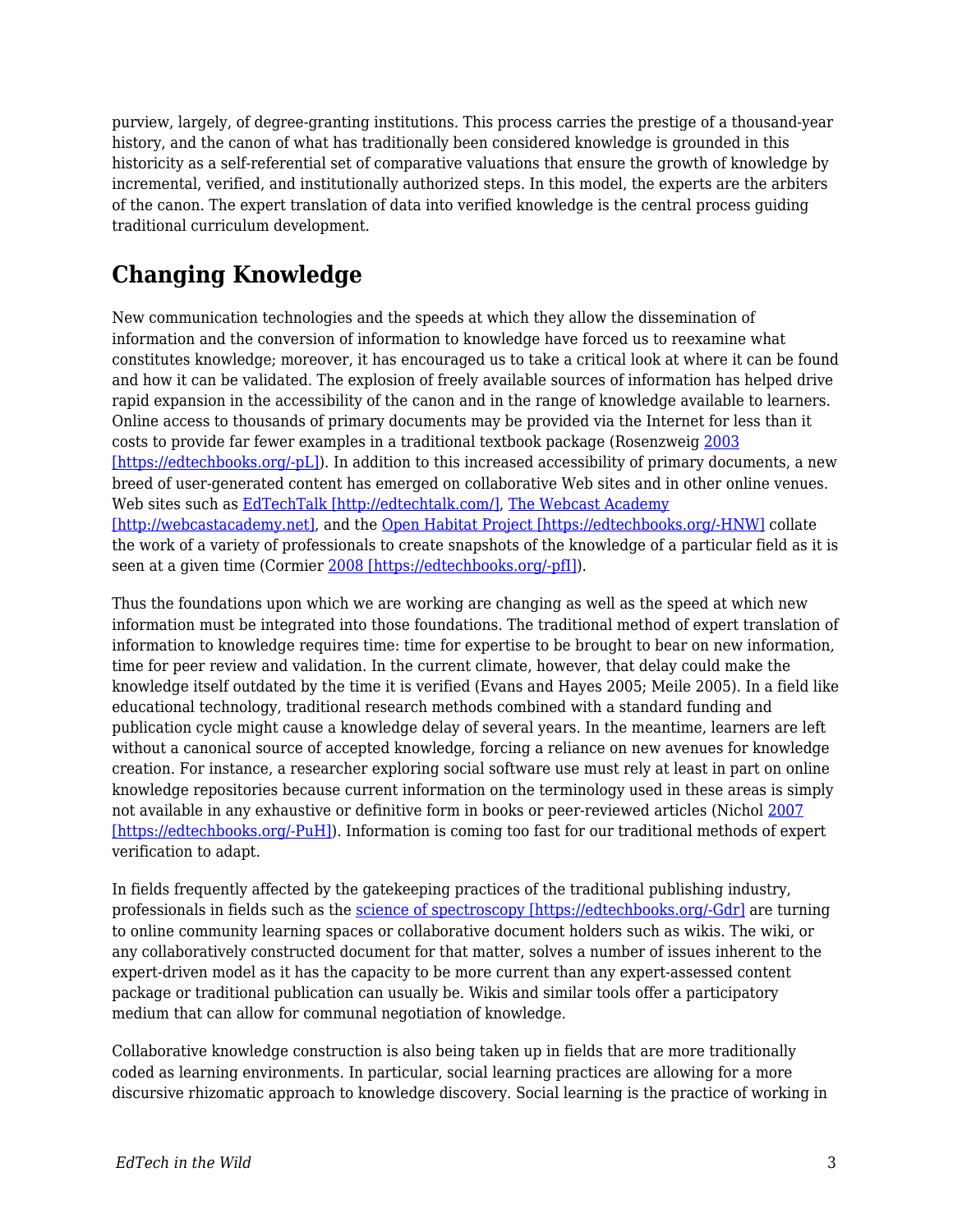groups, not only to explore an established canon but also to negotiate what qualifies as knowledge. According to Brown and Adler ([2008 \[https://edtechbooks.org/-RLt\]](http://www.webcitation.org/5XebnBMZ4)), "The most profound impact of the Internet, an impact that has yet to be fully realized, is its ability to support and expand the various aspects of social learning" (18). Several communities on the Internet offer some idea of what can be accomplished in a participatory social learning environment where knowledge is being negotiated [\(Exhibit 2 \[https://edtechbooks.org/-VIk\]](http://davecormier.com/edblog/wp-content/uploads/The-Open-Habitat-Project-is-an-effort-exhibit-2.pdf)). Social learning is particularly valuable in fields where the parameters of knowledge are constantly shifting and a canon has not yet been solidified. Educational technology is one such field. Alec Couros's graduate-level course in educational technology offered at the University of Regina provides an ideal example of the role social learning and negotiation can play in learning ([Exhibit 3 \[https://edtechbooks.org/-ozk\]\)](http://davecormier.com/edblog/wp-content/uploads/Computers-in-the-classroom-exhibit-3.pdf). Students in Couros's class worked from a curriculum created through their own negotiations of knowledge and formed their own personally mapped networks, thereby contributing to the rhizomatic structure in their field of study. This kind of collaborative, rhizomatic learning experience clearly represents an ideal that is difficult to replicate in all environments, but it does highlight the productive possibilities of the rhizome model [\(Exhibit 4 \[https://edtechbooks.org/-REK\]\)](http://davecormier.com/edblog/wp-content/uploads/Alec-author-discussion.pdf).

These changes have sparked two primary responses among purveyors of traditional educational knowledge. One has been to attack these new sources as flawed as has been the case in the history department at Middlebury College (Jaschik [2007 \[https://edtechbooks.org/-uBm\]](http://www.webcitation.org/5XecVR535)). These critiques of collaborative knowledge verification, premised on assumptions of validity rooted in the traditional strictures of academic publishing, reveal an essential misunderstanding of the place of socially constructed models in the new knowledge landscape that challenges traditional notions of canon just as the influx of content about women and ethnic minorities challenged certain canons of traditional knowledge in the 1990s (Banks 1993). An alternative response to changing knowledge foundations has been to engage in a flurry of discussion about intellectual property rights, debating the merits of various Creative Commons [licenses \[https://edtechbooks.org/-oLR\]](http://creativecommons.org/about/licenses/meet-the-licenses) and trying to determine the means by which content creators' intellectual property rights can be protected even as content is distributed freely (Wiley [2007 \[https://edtechbooks.org/-bM\]](http://www.webcitation.org/5XedHwkrA); Downes [2007 \[https://edtechbooks.org/-HNi\];](http://www.webcitation.org/5Xec3eUaX) Bornfreund [2007 \[https://edtechbooks.org/-mCS\]](http://ltc.umanitoba.ca/conferences/copyright/Marcus_Bornfreund/Marcus_Bornfreund.html)).

Both of these responses are inadequate: the first, obviously, because it denies the legitimacy of a rhizomatic knowledge-creation process that is already overtaking traditional models and the second because it relies on the old notion of knowledge as resident in a particular individual and frozen in time, reified by publication. However, if knowledge is to be negotiated socially, then the idea of individual intellectual property must be renegotiated to reflect the process of acquisition and the output constructed by that process. What is needed is a model of knowledge acquisition that accounts for socially constructed, negotiated knowledge. In such a model, the community is not the path to understanding or accessing the curriculum; rather, the community *is* the curriculum.

## **The Rhizomatic Model of Education**

In the rhizomatic model of learning, curriculum is not driven by predefined inputs from experts; it is constructed and negotiated in real time by the contributions of those engaged in the learning process. This community acts as the curriculum, spontaneously shaping, constructing, and reconstructing itself and the subject of its learning in the same way that the rhizome responds to changing environmental conditions: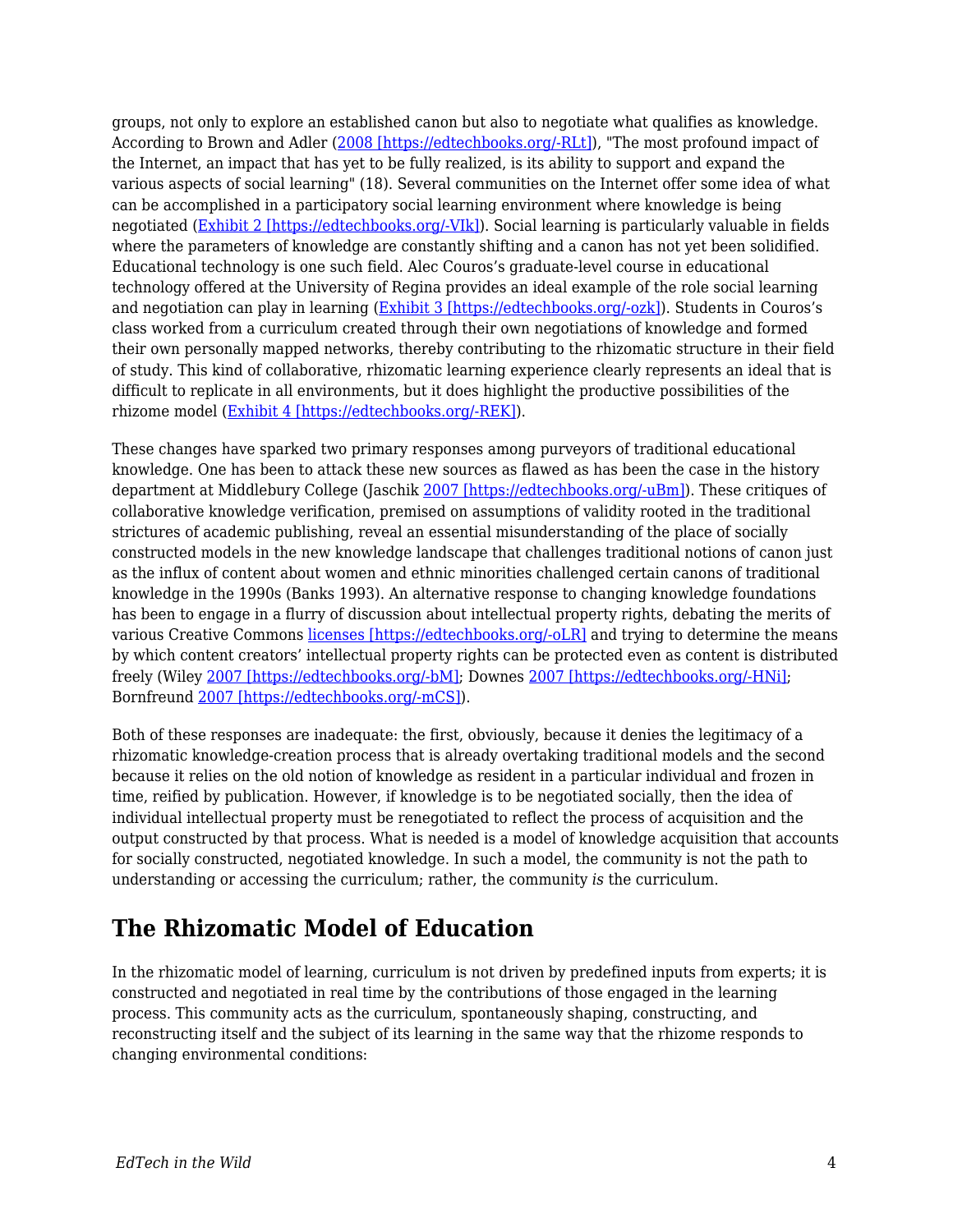The rhizome is an antigenealogy. It is a short-term memory, or antimemory. The rhizome operates by variation, expansion, conquest, capture, offshoots. Unlike the graphic arts, drawing or photography, unlike tracings, the rhizome pertains to a map that must be produced, constructed, a map that is always detachable, connectible, reversible, modifiable, and has multiple entryways and exits and its own lines of flight. (Deleuze and Guattari 1987, 21)

With this model, a community can construct a model of education flexible enough for the way knowledge develops and changes today by producing a map of contextual knowledge. The living curriculum of an active community is a map that is always "detachable, connectible, reversible, modifiable, and has multiple entryways and exits":

If the world of media education is thought of as a rhizome, as a library à la Eco [in *The Name of the Rose*], then we need to construct our own connections through this space in order to appropriate it. However, instead of that solitary groping made by Brother William, we see as our goal the co-construction of those secret connections as a collaborative effort. (Tella [2000 \[https://edtechbooks.org/-gqA\]](http://www.webcitation.org/5XedAvMUG), 41)

In the practical example of Couros's class, students created their own rhizomatically mapped curriculum by combining their blogs with information to which Couros pointed them and linking the combination to the particular knowledge that they discovered through discussions with key people in Couros's professional community. In accessing Couros's professional network, students had the opportunity to enter the community themselves and impact the shape of its curriculum as well as their own learning. The role of the instructor in all of this is to provide an introduction to an existing professional community in which students may participate—to offer not just a window, but an entry point into an existing learning community.

### **Conclusion**

In a sense, the rhizomatic viewpoint returns the concept of knowledge to its earliest roots. Suggesting that a distributed negotiation of knowledge can allow a community of people to legitimize the work they are doing among themselves and for each member of the group, the rhizomatic model dispenses with the need for external validation of knowledge, either by an expert or by a constructed curriculum. Knowledge can again be judged by the old standards of "I can" and "I recognize." If a given bit of information is recognized as useful to the community or proves itself able to do something, it can be counted as knowledge. The community, then, has the power to create knowledge within a given context and leave that knowledge as a new node connected to the rest of the network.

Indeed, the members themselves will connect the node to the larger network. Most people are members of several communities—acting as core members in some, carrying more weight and engaging more extensively in the discussion, while offering more casual contributions in others, reaping knowledge from more involved members (Cormier [2007 \[https://edtechbooks.org/-HNR\]](http://www.webcitation.org/5XebgJkGU)). This is the new reality. Knowledge seekers in cutting-edge fields are increasingly finding that ongoing appraisal of new developments is most effectively achieved through the participatory and negotiated experience of rhizomatic community engagement. Through involvement in multiple communities where new information is being assimilated and tested, educators can begin to apprehend the moving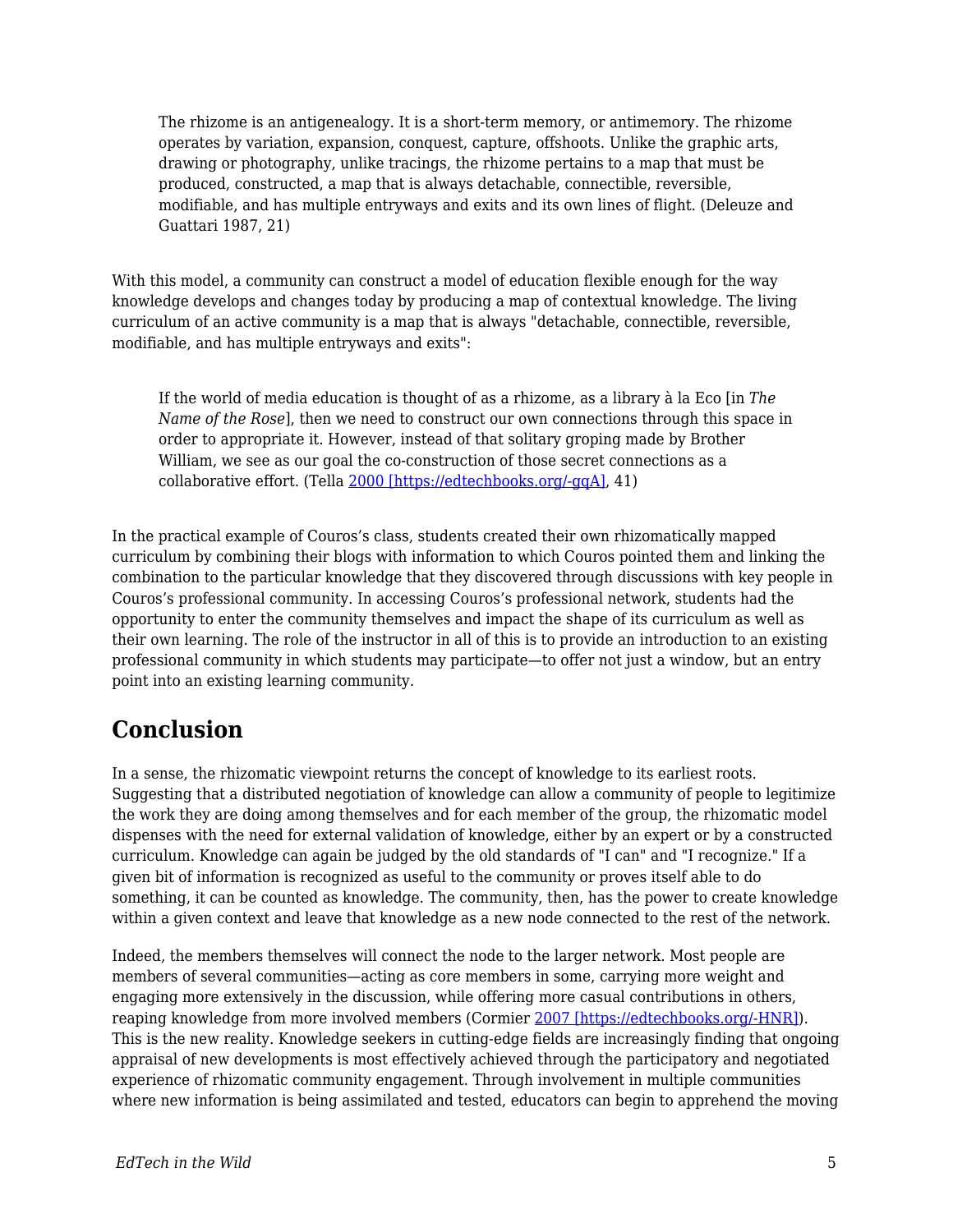target that is knowledge in the modern learning environment.

### **References**

Banks, J. A. 1993. The canon debate, knowledge construction, and multicultural education. *Educational Researcher* 22 (5): 6-7.

Bornfreund, M. 2007. Copyright licensing for learning objects. Paper presented at the Copyright/Copyleft: Issues of Education Conference, University of Manitoba, September. [http://ltc.umanitoba.ca/conferences/copyright/Marcus\\_Bornfreund/Marcus\\_Bornfreund.html](http://ltc.umanitoba.ca/conferences/copyright/Marcus_Bornfreund/Marcus_Bornfreund.html) [\[https://edtechbooks.org/-mCS\]](http://ltc.umanitoba.ca/conferences/copyright/Marcus_Bornfreund/Marcus_Bornfreund.html) (accessed May 27, 2008).

Brown, J. S., and R. P. Adler. 2008. Minds on fire: Open education, the long tail, and Learning 2.0. *Educause Review* 43 (1): 16-32 [https://edtechbooks.org/-YhY](http://connect.educause.edu/Library/EDUCAUSE+Review/MindsonFireOpenEducationt/45823) (accessed May 27, 2008). Archived at [https://edtechbooks.org/-RLt.](http://www.webcitation.org/5XebnBMZ4)

Cormier, D. 2007. Membership, collaboration and the interwebs. [Weblog entry, March 24.] *Dave's Educational Blog*. [https://edtechbooks.org/-CYD](http://davecormier.com/edblog/?p=95) (accessed May 27, 2008). Archived at [https://edtechbooks.org/-HNR.](http://www.webcitation.org/5XebgJkGU)

Cormier, D. 2008. Rhizomatic knowledge communities: Edtechtalk, Webcast Academy. [Weblog entry, February 29.] *Dave's Educational Blog*. [https://edtechbooks.org/-gAW](http://davecormier.com/edblog/2008/02/29/rhizomatic-knowledge-communities-edtechtalk-webcast-academy/) (accessed May 27, 2008). Archived at [https://edtechbooks.org/-pfI](http://www.webcitation.org/5XfE5yYAY).

Deleuze, G., and F. Guatarri. 1987. *A thousand plateaus: Capitalism and schizophrenia.* London: University of Minnesota Press.

Downes, S. 2007. Understanding me. [Weblog entry, October 14.] *Half An Hour*. [https://edtechbooks.org/-Luo](http://halfanhour.blogspot.com/2007/10/understanding-me.html) (accessed May 27, 2008). Archived at [https://edtechbooks.org/-HNi](http://www.webcitation.org/5Xec3eUaX).

Evans, N., and J. Hayes. 2005. Review of *Textbook of Endodontology*. *International Endodontic Journal* 38 (12): 949.

Farrell, L. 2001. Negotiating knowledge in the knowledge economy: Workplace educators and the politics of codification. *Studies in Continuing Education* (23) 2: 201-214.

Hinchley, P. H. 1998. *Finding freedom in the classroom: A practical introduction to critical theory*. New York: Peter Lang.

Horton, M., and P. Freire. 1990. *We make the road by walking: Conversations on education and social change*. Philadelphia: Temple University Press.

Ibsen, H. 1882/2000. An enemy of the people. Tr. R. Farquharson Sharp. [https://edtechbooks.org/-nTv](http://www.gutenberg.org/dirs/etext00/aeotp10.txt) (accessed May 27, 2008).

Jaschik, S. 2007. A Stand Against Wikipedia. *Inside Higher Ed*, January 26. [http://insidehighered.com/news/2007/01/26/wiki \[https://edtechbooks.org/-YJq\]](http://insidehighered.com/news/2007/01/26/wiki) (accessed May 27, 2008). Archived at [https://edtechbooks.org/-uBm.](http://www.webcitation.org/5XecVR535)